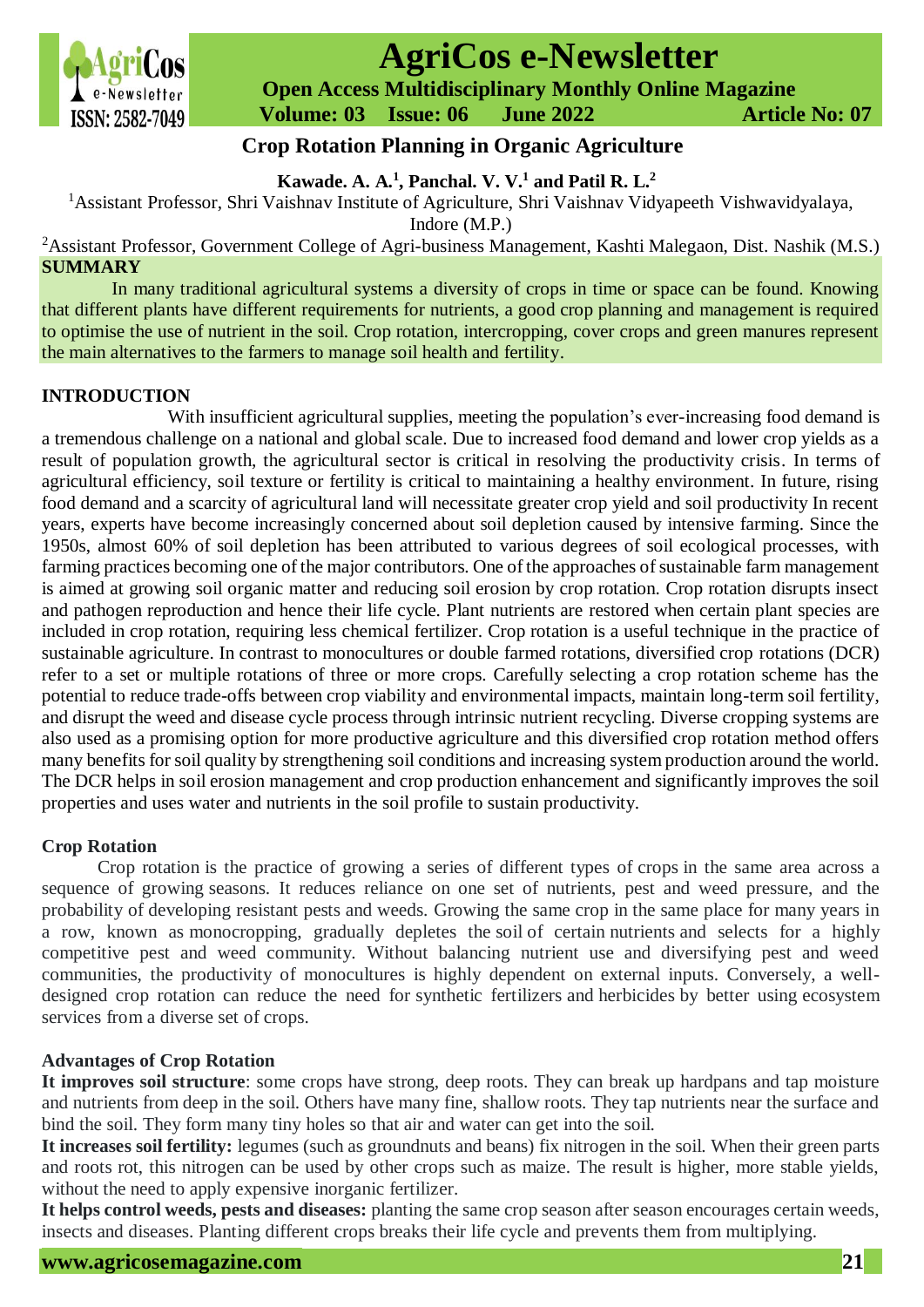**It produces different types of output**: growing a mix of grain, beans, vegetables and fodder means a more varied diet and more types of produce to sell. In some ways, crop rotation takes the place of ploughing the soil: it helps aerate the soil, recycles nutrients, and helps control weeds, pests and diseases. Intercropping, strip cropping and relay cropping bring many of the same advantages as rotation.

#### **Criteria for Crop Rotation Questions to ask before crop selection What to produce?**

Crops produce many different things such as food, fodder, firewood, fence poles, thatch and medicines. Farmers grow some crops (such as cotton) only for cash. For other crops, such as cereals or vegetables, you may be able to sell what you do not use yourself. If your objective is marketing, make sure that there is a market of your main output or rotation crop.

#### **Will it grow well?**

This depends on many factors such as the amount of rain or moisture in the soil, the season (some crops and varieties do not grow well at certain times of year), the soil fertility, among others.

#### **What are the roots like?**

Tall cereals (millet, maize, sorghum), finger millets and some legumes (e.g., pigeonpea and sunn hemp) have strong roots that penetrate deep into the soil-up to 1.2 m for tall cereals. Their roots improve the soil structure and porosity, so are a good choice if the soil is compacted.

#### **Does it improve soil fertility**?

Legumes improve soil fertility by fixing nitrogen from the air. They use part of it for their own needs and leave the rest in the soil. Cereals and other plants can use this nitrogen if they are intercropped with the legume, or if they are grown as the next crop in the rotation.

#### **Does it cover the soil well?**

Tall cereals do not cover the soil well because they have upright leaves and they are planted far apart. Short grasses and many legumes (lablab, groundnut, cowpea, beans) cover the ground very quickly after they are planted. When their main use is indeed to provide cover, we call them cover crops. If their main use is to provide food, we call them food legumes (beans, groundnuts).

#### **Does it work with other crops?**

Try to find combinations of crops that complement each other well. For example, cereals grow well with legume: the cereals benefit from the nitrogen fixed by the legume. Two different legumes or two different cereals do not usually work well together. It may be more difficult to find the right combination of crops for your situation. You and your neighbours can try out new combinations to see which ones work. Or you can check with extension workers, researchers or farmers in other villages to see what they suggest.

#### **Choosing the right varieties**

Farmers all know that not all sorghum are the same. Some varieties grow quickly and produce a yield in a short time. Others take longer until harvest. Some are taller than others or produce more leaves. Some demand more or less nutrients, some are more tolerant to drought or Striga. The same is true for other crops. Choose a variety that has the characteristics you want. Make sure you get the right seed. If you find a variety that you like, consider producing your own seed to sow in the future.

#### **Choosing a crop rotation**

What crops should you plant next year, and the year after that? That depends on many factors. Knowing the family where your crops belong to helps you to decide what to plant in the next cropping season, by planting a crop that belongs to a different family to the previous one. Also, make a list of the crops you want to grow, considering the subsequent recommendations.